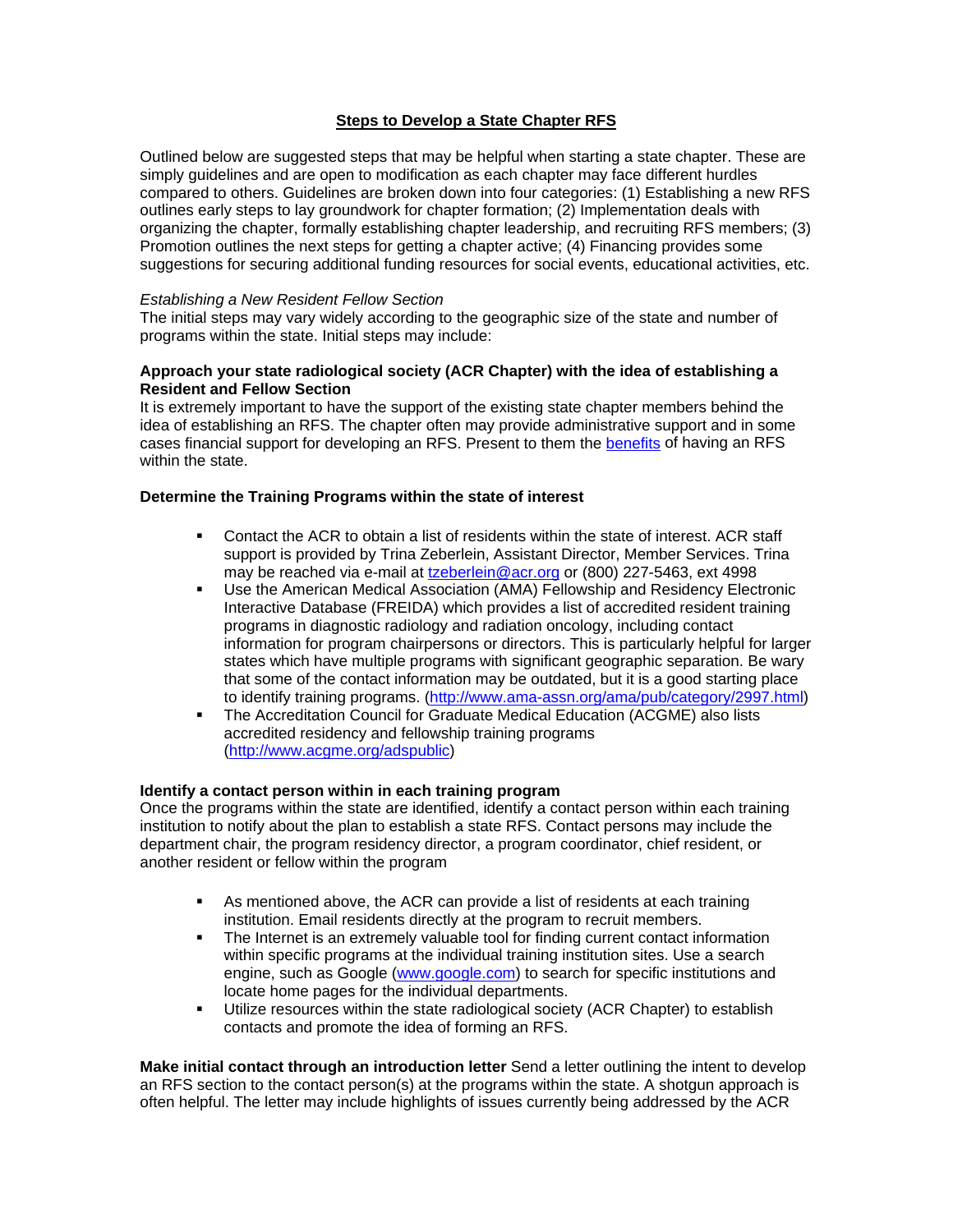RFS. Wait for responses and follow-up as needed.

#### *Implementation*

The next steps will focus on chapter organization including developing routes of communication, forming RFS leadership, and recruiting new members.

### **Identify and recruit interested members to the RFS**

Once individuals are identified that are interested in getting involved and forming the RFS, it is important to recruit representatives to help form the RFS. Some state chapters, especially those with geographic separation and multiple training programs, are organized by representatives at each institution. It is helpful to solicit two residents, one more senior and one more junior, with leadership qualities and interest in ACR issues to be the representatives at the respective institutions. This ensures continuity once the senior representative graduates.

### **Develop Chapter Leadership and an Executive Committee**

It is important to encourage active participation from interested members and recruit leadership positions for the RFS. Organizing a small group of motivated individuals will make the group more successful than if you try to single handedly organize the RFS chapter. Be sure to delegate tasks and responsibilities within this small group. It is very important to have the assistance of a senior chapter member (state chapter liaison to the RFS) to give advice and assistance during the early formation of the RFS. Ask the state chapter leadership to suggest one interested member that can assist in conference calls and include them in email communication. It would be beneficial to have one of the state chapter executive committee members as the liaison to provide feedback to the state chapter membership and executive committee. Establish an RFS executive committee, including designated offices such as President/Chair, Vice-President, Secretary, and others as needed. Assign specific tasks to each office to divide responsibility. (Guidelines for offices can be found in the Sample Guidelines document).

### **Establish regular routes of communication**

Set up regular (but not too often to be burdensome) communication routes between the executive committee and program representatives. This may be in the form of conference calls (often the state chapter can assist with the formalities of setting up conference calls). If geographically possible, face-to-face meetings are the best way to accomplish things early in the chapter formation. Alternatively, regular email communication and distribution lists (with all representatives' emails) can be used and are very effective.

### **Plan for an Annual Meeting to coincide with the State Chapter Annual Meeting**

The culmination of the RFS chapter formation should be a meeting that coincides with the state chapter's annual meeting. There is no substitute for a face-to-face meeting which may include educational programs, discussion and open forum time to address resident issues, and RFS business related issues, such as elections. In addition, it is important to discuss issues facing the ACR and ACR RFS to foster discussion among attendees. Prior to the meeting, representatives should try and recruit residents and fellows from their programs to attend the meeting and become new members.

#### *Promoting a New Resident Fellow Section*

Once there is organization, governance, representation, and communication established, it is time to promote the RFS and recruit new members.

### **Regular communication**

As mentioned under implementation, regular communication via conference calls, emails, or periodic newsletters is effective to discuss topics of interest to residents, including ACR issues, educational issues, and resident related issues, such as call, residents' benefits (i.e. educational funds, etc) that may vary from program to program. Meeting minutes should be regularly recorded by the Secretary and made available for all RFS members to review.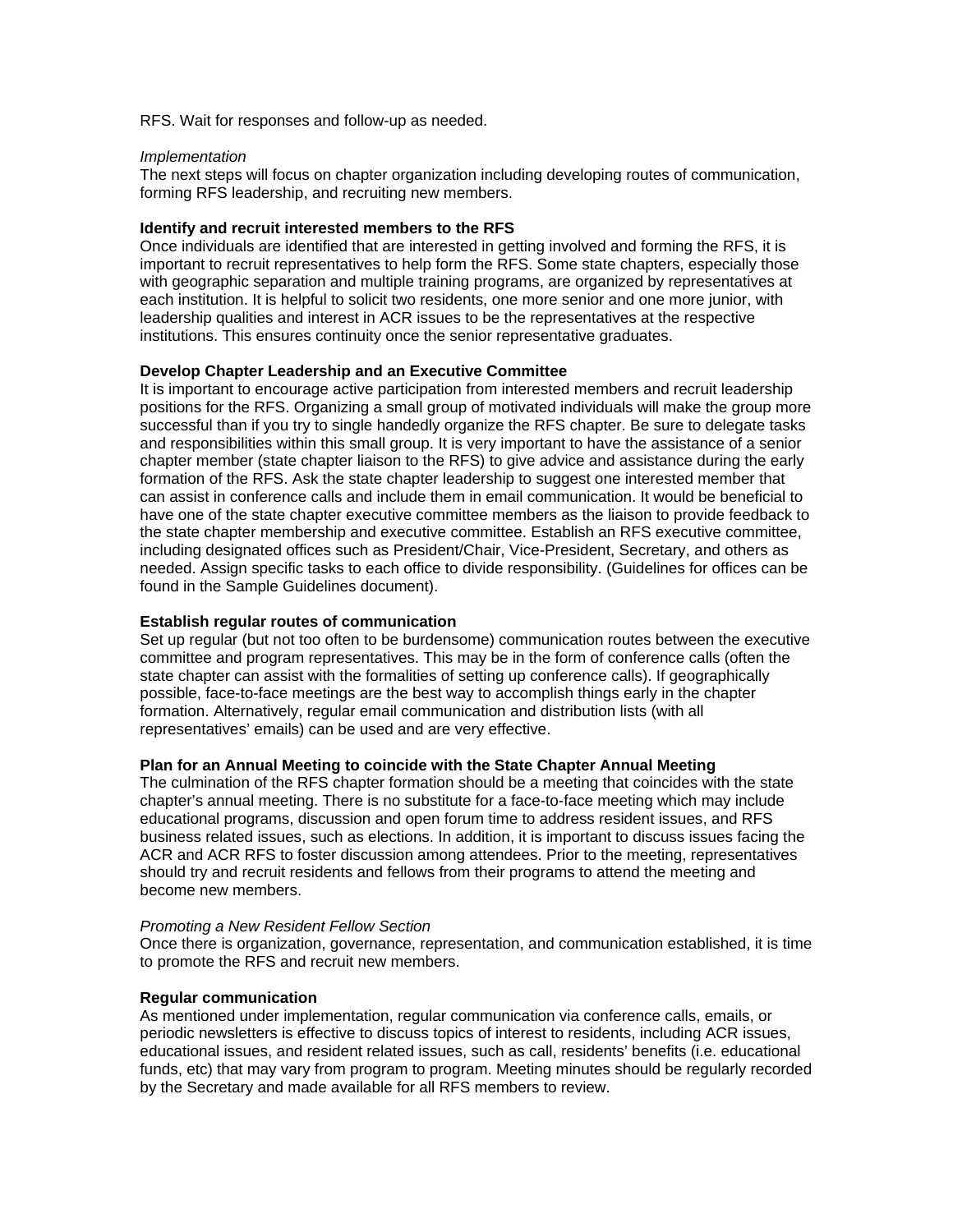## **Plan the Annual Meeting**

One of the most effective ways of ensuring attendance is to provide a program that is interesting to residents and fellows and one that may not be part of the regular radiology curriculum. Some ideas may include a session on job opportunities (private practice vs. academics), issues related to private practice employment such as contracts and how to evaluate potential employers, and a forum on legal liability. Make sure to incorporate an open discussion forum and facilitate discussion with important issues facing residents and fellows. It may be helpful to poll attendees prior to the meeting through a questionnaire that targets issues of interest which can serve as discussion topics, such as self-referral, call-issues, moonlighting, and radiology education. A successful annual meeting will ensure regular annual attendance and assist in recruiting new members.

### **Encourage Attendance at the ACR Annual Meeting and Chapter Leadership Conference (AMCLC)**

One of the goals of the RFS state chapters is to have as many delegates as possible attend the ACR AMCLC (typically held in Washington D.C. in the spring). This meeting often provides ideas and examples as a basis for the state annual meeting. Ideally, one representative from each program in the state should attend the annual meeting, however funding for resident attendance may be an issue. Some states have been successful in petitioning the individual programs to support a resident financially to attend. The state chapter may assist in petitioning department chairs to financially support resident and fellow attendance at the AMCLC.

### **Plan other activities to recruit new members**

Social or educational activities outside of the annual meeting are a good way to promote the state RFS and recruit new members. Additional financial support may be necessary for these activities (see Financing a Resident and Fellow Section).

### **Develop a Web site**

A web site for the RFS is also an effective way to promote the RFS and recruit new members. The site can be part of the state chapter Web site, or can be independent. In addition, some states have incorporated a discussion forum specific to state issues.

### *Financing a Resident Fellow Section*

Organization and implementation of a Resident Fellow Section does not require a financial commitment from the state chapter, however it is often helpful to have financial support from the chapter if possible. Funding may be necessary for the annual meeting or other social and educational activities.

Costs associated with the development and maintenance of a chapter RFS may include, but are not limited to, the following:

- **Staff support services and office supplies**
- Regular meetings (including conference calls) of the RFS membership and Executive **Committee**
- Sponsorship or stipend allowance for resident or fellows to attend state annual chapter meetings
- **Sponsorship of a chapter RFS delegate to the ACR AMCLC**
- **Production and distribution of newsletters and publications**
- **Conferences, local organizational meetings**
- **Resident workshops**

Residents should be aware of all expenditures by the state chapter on behalf of the RFS. Specific information regarding the costs associated with various activities such as meetings, newsletters, mailing brochures, etc. should be made available to the RFS. The RFS should have the opportunity to provide input on the allocation of funds and the implementation of an appropriate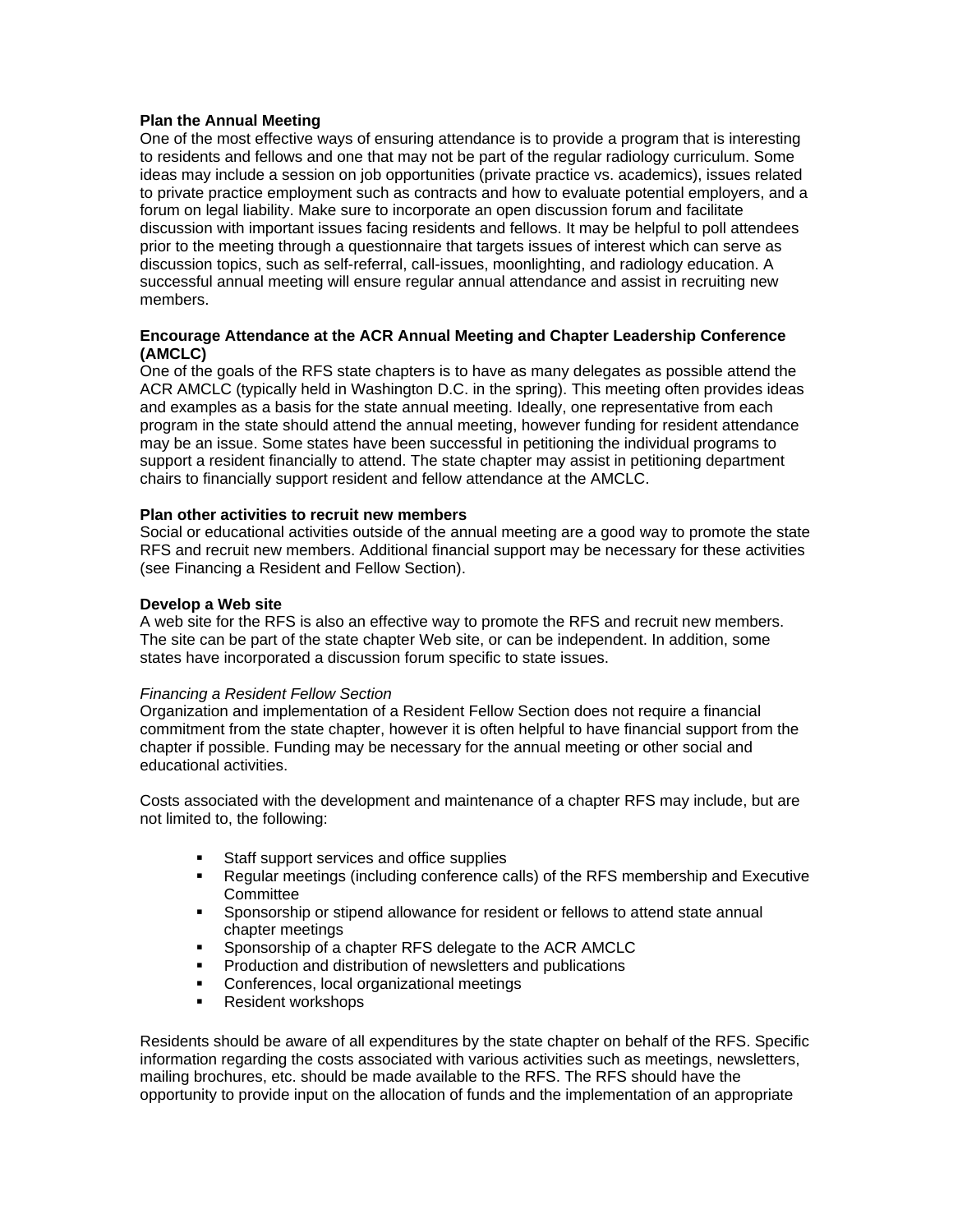dues structure, if one is necessary. It is recommended that you coordinate with your chapter regarding funding for the RFS as the chapter is likely to have the infrastructure set-up to accept and distribute funds from sponsoring organizations

Potential funding sources may include, but are not limited to:

- **State chapter funds**
- **External sources, such as radiological equipment suppliers**
- Dues
- **Training programs**
- [Sample Guidelines for Organization of a RFS](http://rfs.acr.org/pdf/guidelines.pdf) *(pdf)*
- [Sample Resolution](http://rfs.acr.org/pdf/resolution.pdf) *(pdf)*

## **Benefits to State Chapters of a Resident Fellow Section**

<span id="page-3-0"></span>The ACR, in conjunction with many state chapters, often financially sponsors a resident from the state to attend the ACR Annual Meeting and Chapter Leadership Conference (AMCLC). The resident serves as a liaison from his/her state to address issues particular to residents in that state and to participate in discussions on issues facing the ACR and ACR RFS as a whole.

Parent State Chapters, in return for supporting an RFS in its early growth stage, stands to gain from its investment in several ways:

- 1. **Increased Membership** an organized and well-run section attracts new members. Resident and fellow physicians represent over 5,000 ACR members in-training and will respond to the unique opportunity that access to policy development offers. In addition, many residents and fellows are introduced to policy making and issues facing the ACR and the profession of radiology through the state chapter meetings and communications that they would not be exposed to in their training programs. Increased awareness of issues is important for recruitment of new members into organized medicine.
- 2. **Continued Membership** The earlier physicians can be attracted into organized medicine, the better the chance that membership will remain important in their professional lives. This is particularly true of residents and fellows that plan to practice within their state of training.
- 3. **Leadership Growth and Development** Leadership qualities are developed during medical school, refined during residency, practiced by radiologists and applied in your chapter and the ACR Council. A state chapter RFS helps to foster leadership at an early stage. These leaders are important to the future of the parent state chapter. Involvement at this early level allows residents and fellows to influence and learn from organized medicine.
- 4. **A Broadened Membership Base** RFS members may have more diversified perspectives and input to state chapter discussions than available in the existing membership. In addition, RFS members are the ones with the most vested interest in their specialty as they are at the beginning of their career.

### **Benefits to residents and fellows of a State Resident Fellow Section**

There are also many benefits that residents and fellows within a state can reap by establishing a state RFS. Some are highlighted below.